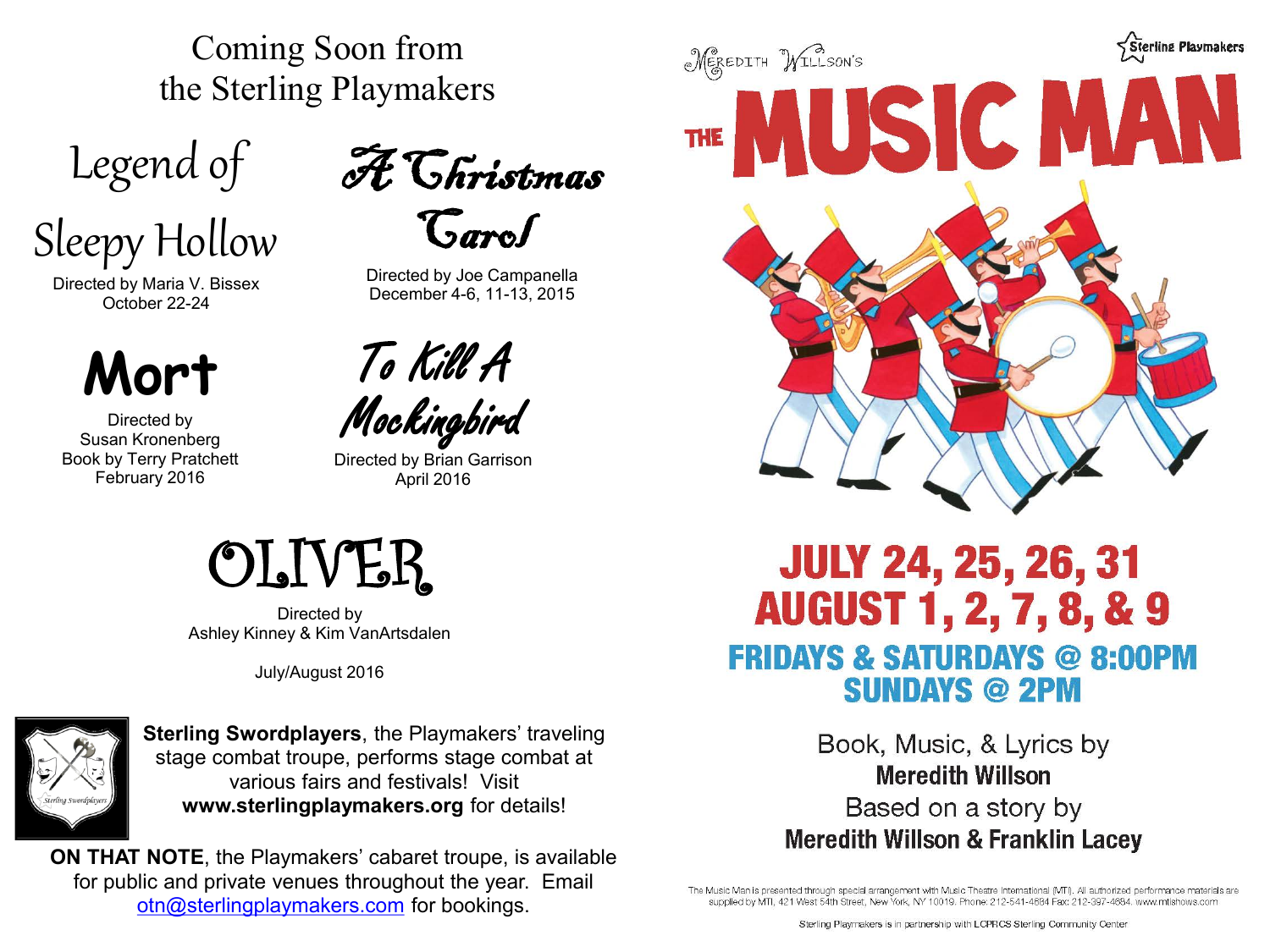## Our Mission Statement

 $\tau$ 

The Sterling Playmakers, in cooperation with Loudoun County Parks, Recreation and Community Services' Sterling Community Center, will associate ourselves together for the following purposes:

To foster and perpetuate wholesome theatrical presentation for all age groups, of both a cultural and entertainment value to the community of Sterling, ever keeping in mind our obligations to the community in the safeguarding of the principles of good taste in all our endeavors.

To produce, direct, write, teach, stage, and in all ways provide all forms of performing arts activities and events for children and adults, and to hire such staff as may be necessary.

To exist as a nonprofit organization, which operates strictly for the enjoyment of our members, providing an outlet for the artistic talents of as many community individuals as possible.

## Our Board of Directors

Mark Humphrey, *Chairman* Chris Gray, *Vice Chairman* Barbara Gillen, *Secretary* Kimberly Fry, *Treasurer* Maria Bissex Kathy Bleutge Joe Campanella Rick Dulik Bill Fry John Geddie Angela Hepola Don O'Brien Steve Schrader

*Sterling Playmakers is a non-profit, all-volunteer 501(c)(3) organization. All donations are fully tax-deductible.*

#### Proud member and supporter





**Ronnie Price** Creative Director **703.450.4121 office ● 703.450.5311 fax 45969 Nokes Blvd., Suite 130 ● Sterling, VA 20166**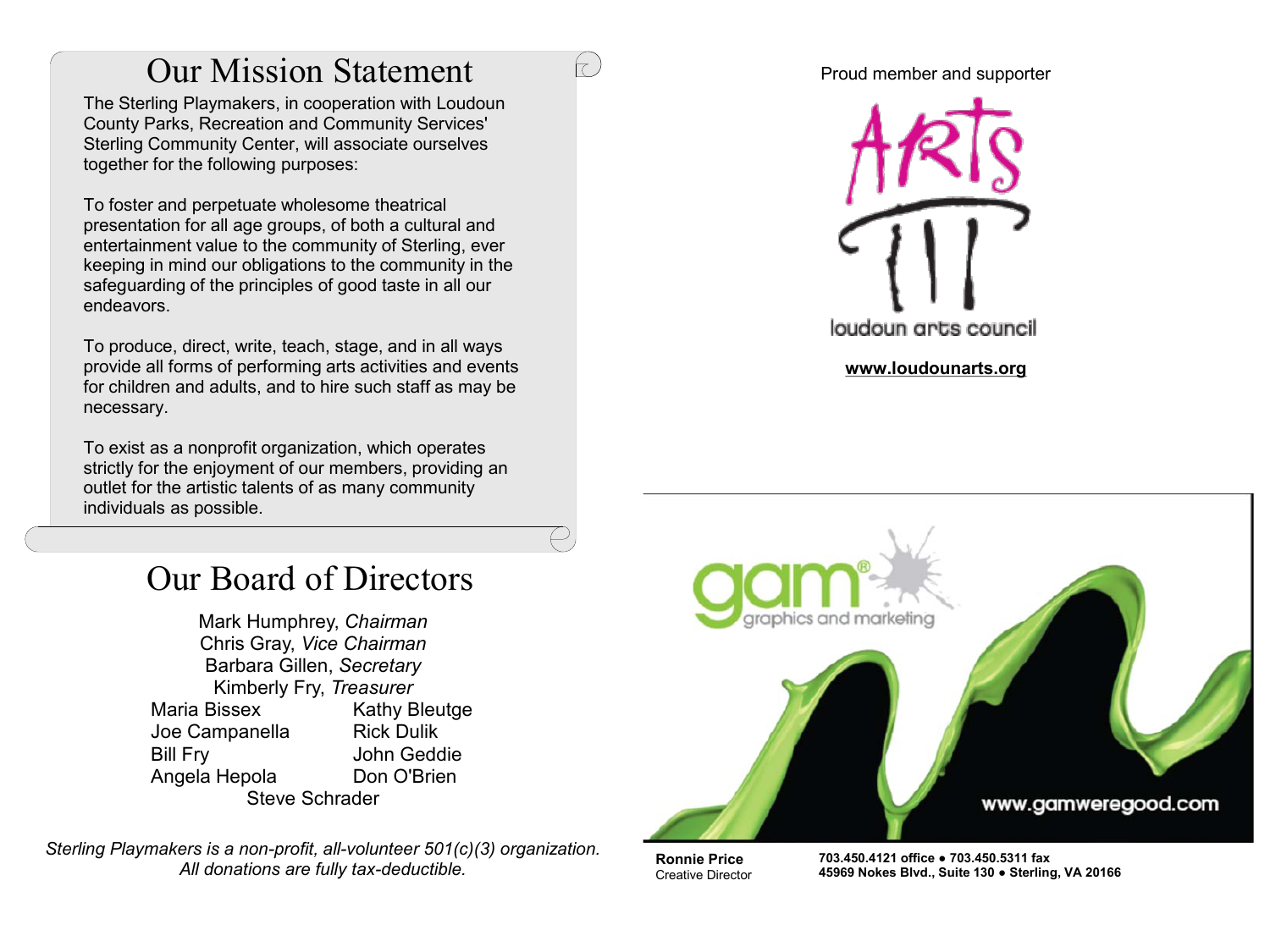## **<sup>16</sup>** 2014-2015 DONORS

#### **The Entourage (\$15 and up)**

The David Lang and The David Lang Andrew & Valerie Levi<br>The Lofquist-Lee Family **Andrew Andrew Andrew Andrew Andrew Andrew Andrew Andrew Andrew Andrew Andrew Andrew A** Massage Envy - Sterling\* The Melting Pot\* TJ, Heidi, Tommy, Bridget & Levi Miles\* The Mitchell Family The Monroe Family **Not Your Average Joe's-Lansdowne**<br>
Office Depot- Sterling **Not Your Average Steamily** Office Depot- Sterling The Ogorek Family The Paul Family The Red Lobster Restaurant\* Becky Roberts\* Ronald Reagan Lecture Series\* The Rood Family\* Bob Rosenberg\* Safeway – Countryside\* Safeway – Sterling Park\* Sam's Club\* The Smedberg Family\* The Ed Smith Family Staples\* Target\* Target\* Target<br>Thirty One Gifts – Andrea Jewell The Todd Family Thirty One Gifts – Andrea Jewell The Tubbs Family **The Tubbs Family** Velocity 5 Restaurant\*<br>Walmart\* Wenmans – Dulles\* Cristin & Gavin Williamson Woody's Golf Range Woofie's – Ashburn The Zimmerman Family The Zimmermann Family\*

Logan's Roadhouse – Sterling Wegmans – Dulles\*<br>The Wold Family

*\* Donors for 2015-2016 Season as of 7/15/15*

## The Sterling Playmakers Presents

in partnership with LCPRCS - Sterling Community Center

# Meredith Willson's **The Music Man**

Book, Music and Lyrics by: Meredith Willson

## Story by: Meredith Willson and Franklin Lacey

*Produced by Kimberly Fry Directed by Kathleen Bleutge*

*Music Director: Colin Taylor Vocal Director: Deborah Manion Choreographers: Colleen Cheney & Daria Butler*

*The theater at Potomac Falls High School July 24-26, July 31-August 2 & 7-9, 2015*

*THE MUSIC MAN*

*is presented through special arrangement with Music Theatre International (MTI). All authorized performance materials are also supplied by MTI. 421 West 54th Street, New York, NY 10019 Phone: 212-541-4684 Fax: 212-397-4684 www.MTIShows.com*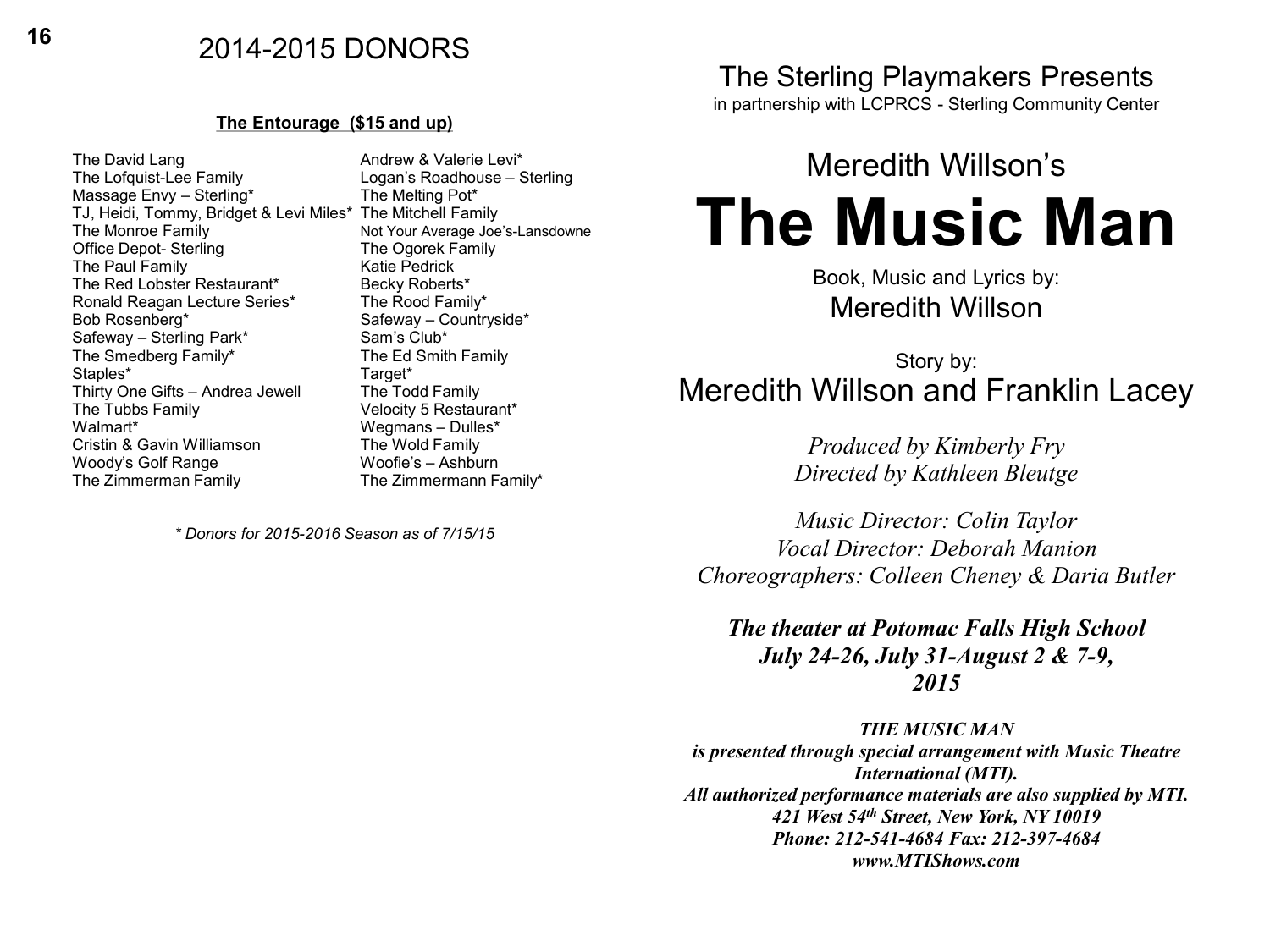# <sup>2</sup> SYNOPSIS OF SCENES AND SONGS 2014-2015 DONORS <sup>15</sup>

## **Act I**

OVERTURE…………………………..……………….………..Orchestra

Scene 1 – A Railway Coach – Morning, July 4, 1912 ROCK ISLAND…………………….…....Charlie Cowell and Salesmen

Scene 2 – River City, Iowa, Town Square – Immediately Following IOWA STUBBORN……………….……..…..Townspeople of River City YA GOT TROUBLE…………….………..Harold Hill and Townspeople

Scene 3 - A River City Street – Immediately Following

Scene 4 – The Paroo's House – Immediately Following PIANO LESSON & IF YOU DON'T MIND MY SAYING SO...Marian and Mrs. Paroo GOODNIGHT MY SOMEONE………….....….…Marian and Amaryllis

Scene 5 – Madison Gymnasium – A Little Later

COLUMBIA THE GEM OF THE OCEAN ………Eulalie, Townspeople YA GOT TROUBLE REPRISE………………….…………….Harold Hill SEVENTY-SIX TROMBONES………….Harold Hill and Townspeople ICE CREAM/SINCERE…………….……Olin, Oliver, Ewart and Jacey

Scene 6 – A River City Street – Immediately Following THE SADDER-BUT-WISER GIRL …….…...Harold Hill and Marcellus

PICK-A-LITTLE……..…Eulalie, Maud, Alma, Ethel, and Mrs. Squires GOOD NIGHT LADIES………......…… Olin, Oliver, Ewart, and Jacey

Scene 7 – Madison Library – Immediately Following MARIAN THE LIBRARIAN ………,,,,……………..………Harold Hill ……………...with Marian, Tommy, Zaneeta and Featured Dancers

#### **The Company (\$70 and up)**

Artisan Hair Design\* Glen & Deborah Bartram The Bertke Family Chick-Fil-A – Sterling\*<br>
The Corner Bakery\* Dawn Price Baby The Corner Bakery\* **Dawn Price Baby**<br> **Eastern Mountain Sports\*** Mary Annn Glass Eastern Mountain Sports\* The Gray Family **Hair Port Salon – Ashburn**\* Geoffrey Hart **The Kellenberger Family\***<br>
Susan Kronenberg\* The Mile Pilates – South Ric Susan Kronenberg\* La Vie Pilates – South Riding Liz Mykietyn\* **Noodles and Company\***<br>Shelah Novak and Michael Barker Bridget Penberthy – Mary Kay\* Shelah Novak and Michael Barker<br>Radiance Salon and Medi-Spa Stagecoach Theatre Company\* Sterling Golf Club\*<br>Joe & Angela Stevenson The Warner Family\* Joe & Angela Stevenson David & Ginger Wilkinson\*

Majest Martial Arts – Sterling Dee Dee & Steve Schrader\*<br>Sterling Golf Club\*

Saint Andrews Society of Richmond

#### **The Entourage (\$20 and up)**

Applebee's Restaurant **Ashburn Nail Salon**<br>
Autumn's Floral Boutique\* The Ball Family Autumn's Floral Boutique\*<br>Bar Louie Restaurant\* Bed, Bath and Beyond\* Georgia Belle\* Sandy & Mel Berman Susan, Micahel, Beth & Stephanie Bleutge\* Bow Tie Cinemas – Reston The Bowers Family **The Brown Family\*** Joni Carluzzo\* The Cheesecake Factory-Dulles\* Joe and Shanna Christian Colder Scientific – NewsPebbles Costco\* Peggy Darr\* DelMarVa's Taphouse Anna, Rick & Erik Dulik Dulles Shell\*<br>
8 Chains North Winery\* Mandi Filis\* 8 Chains North Winery\* Famous Daves – Sterling\* Frederick Keys Baseball\* Laurence Fredrick Kimberly Fry Genghis Grill\* Giant Food – Cascades\* Glory Days Grill – Sterling\* The Gokce/Hashem Family\* Golfsmith\* Erik Hanna Harris Teeter – Ashburn\* Harris Teeter – Chantilly Home Depot\* The Hur Family Joe's Pizzaria – Sterling\* The Jorgensen Family\* F. Thomas Jones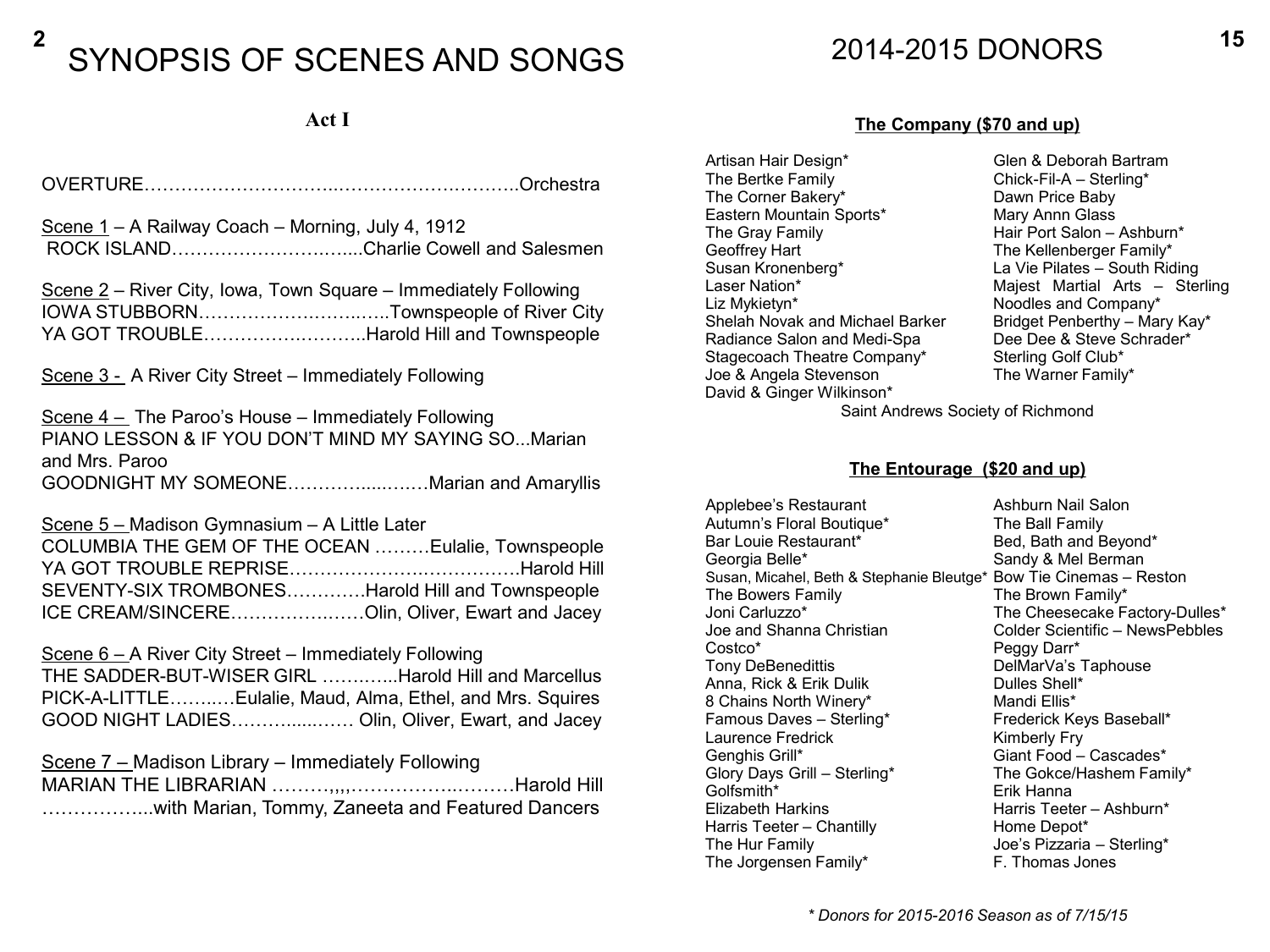## **<sup>14</sup> <sup>3</sup>** 2014-2015 DONORS Scene 8 – A Street – Following Saturday Afternoon

#### **Shining Star (\$495 and up)**

Judith Bartow\* John & Kathy Bleutge\*<br>
BrandMirror – Jennifer Dalton Lori Brooks\* BrandMirror – Jennifer Dalton<br>The Crowe Family GAM Printing and Graphics\*<br>Barbara Gillen\* Helen & Paul Gernhardt\*<br>Angela Hepola Angela Hepola<br>
Don & Sue O'Brien\*

The Mark Humphrey\*

Don & Sue O'Brien\*

Mark Humphrey\*

Let and Burga Emilie and Burgan Pugh Scott Ruegg\* Kathryn & Jack Seeley Craig McKee (in memory of)\* The Freddie Mac Foundation Matching Gift Program (courtesy of Barbara Gillen and Emilie Pugh)\* Total Wines and More\*

#### **Producer's Box (\$295 and up)**

Empower Adventures\* Elsie & Frank Smith\*

Mary Abbott **Scott**, Lora & Katie Buckman<br>
Empower Adventures\* Annabel Johnson\* Jeanette & Jerry Kintigh Main Street Landscape\*

#### **Director's Circle (\$145 and up)**

Ashburn Car Wash Ashburn School of Rock Maria Bissex\*<br>Gregg, Beth & Michael Carter Ted & Wyndy Fredrick Gregg, Beth & Michael Carter Carol Frysinger\* Modern Mechanical<br>The Middleton Family\* Maniel Nie\* The Middleton Family\*<br>Potomac Aikikai\* SpiderSmart Learning Centers – Ashburn

Roseann & Tom Vecchio

*\* Donors for 2015-2016 Season as of 7/15/15*

Scene 9 - Outside Mayor Shinn's House, Immediately Following

Scene 10 – The Paroo Porch – That Evening MY WHITE KNIGHT………,,,,,,,,,,,,………………………………..Marian

Scene 11 - River City Town Square - Noon the Following Saturday WELLS FARGO WAGON……..……………Winthrop and Townspeople

#### **15-Minute Intermission**

#### **Act II**

ENTR'ACTE………………………………………..……………Orchestra

| <b>SCENE 1-Madison Gymnasium - The Following Tuesday Night</b><br>PICK-A-LITTLE REPRISEEulalie, Maud, Ethel, Alma,                                       |
|----------------------------------------------------------------------------------------------------------------------------------------------------------|
|                                                                                                                                                          |
| Scene 2 - A Street - The Following Wednesday Evening                                                                                                     |
| Scene 3 - The Paroo Porch - Immediately Following<br>GARY, INDIANAWinthrop with Mrs. Paroo and Marian<br>LIDA ROSE REPRISEOlin, Oliver, Ewart, and Jacey |
| Scene 4 – The Footbridge – Fifteen Minutes Later<br>TILL THERE WAS YOUMarian and Harold Hill                                                             |
| Scene 5 - A Street, Immediately Following<br>SEVENTY SIX TROMBONES And GOODNIGHT MY SOMEONE                                                              |
| Scene 6 - Madison Picnic Park - A Few Minutes Later<br>TILL THERE WAS YOU REPRISEHarold Hill                                                             |
| Scene 7 - Madison Gymnasium - Immediately Following                                                                                                      |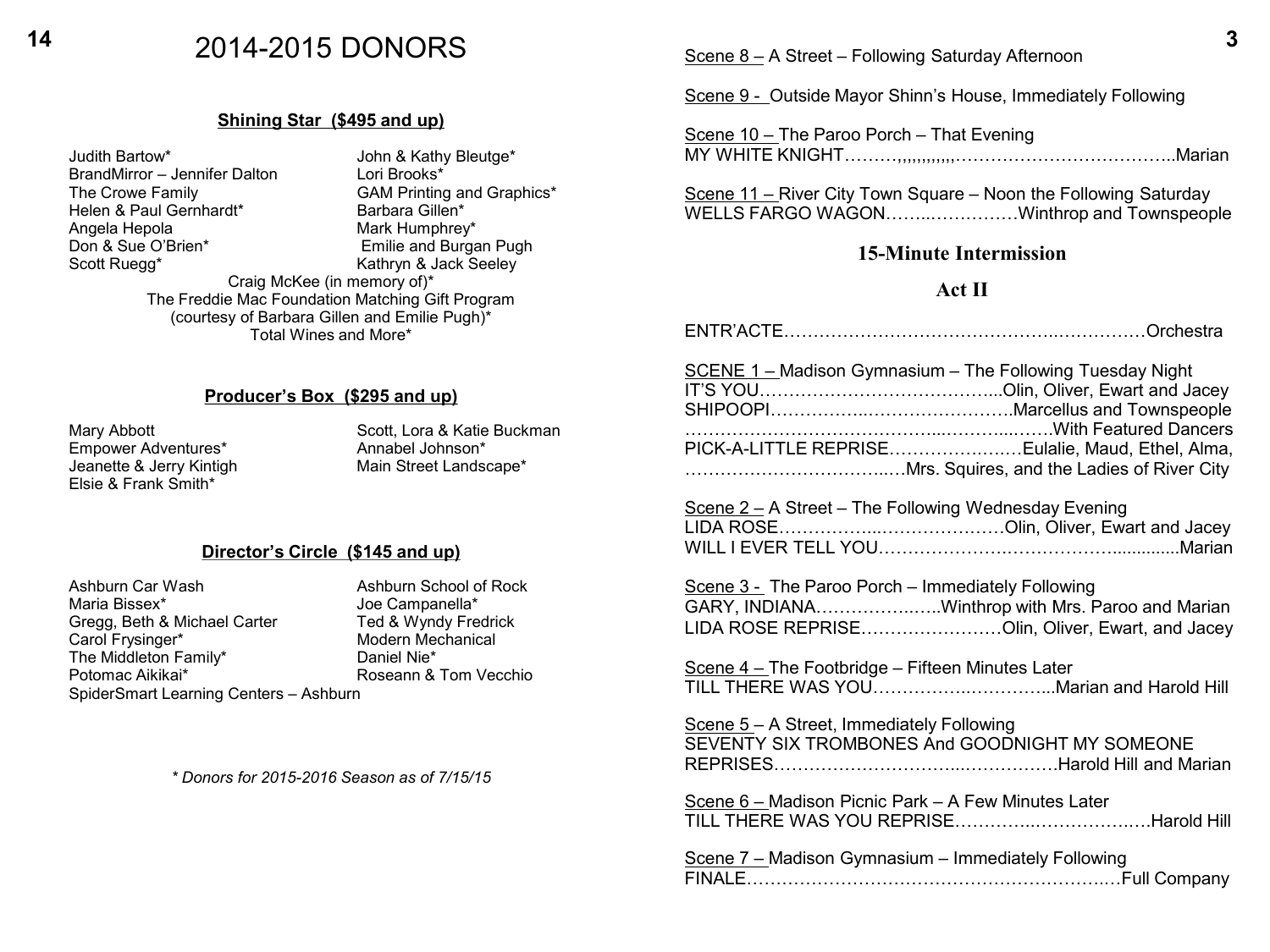## Our Cast

| MRS. CATRIONA FRASER PAROOJeannie DeLisi   |  |
|--------------------------------------------|--|
|                                            |  |
|                                            |  |
|                                            |  |
|                                            |  |
|                                            |  |
|                                            |  |
|                                            |  |
| EUALALIE MCKECKNIE SHINNCarla Anne Stemmer |  |
|                                            |  |
|                                            |  |
|                                            |  |
|                                            |  |
| ZANEETA SHINNStephanie Kellenberger        |  |
|                                            |  |
|                                            |  |
|                                            |  |
|                                            |  |
|                                            |  |
|                                            |  |

#### TRAVELING SALESMEN/NEWSPAPERS



43761 Parkhurst Plaza, Ste. 140 + Ashburn + VA 20147

Saturday: 9am-7pm Sunday: 11am-5:30pm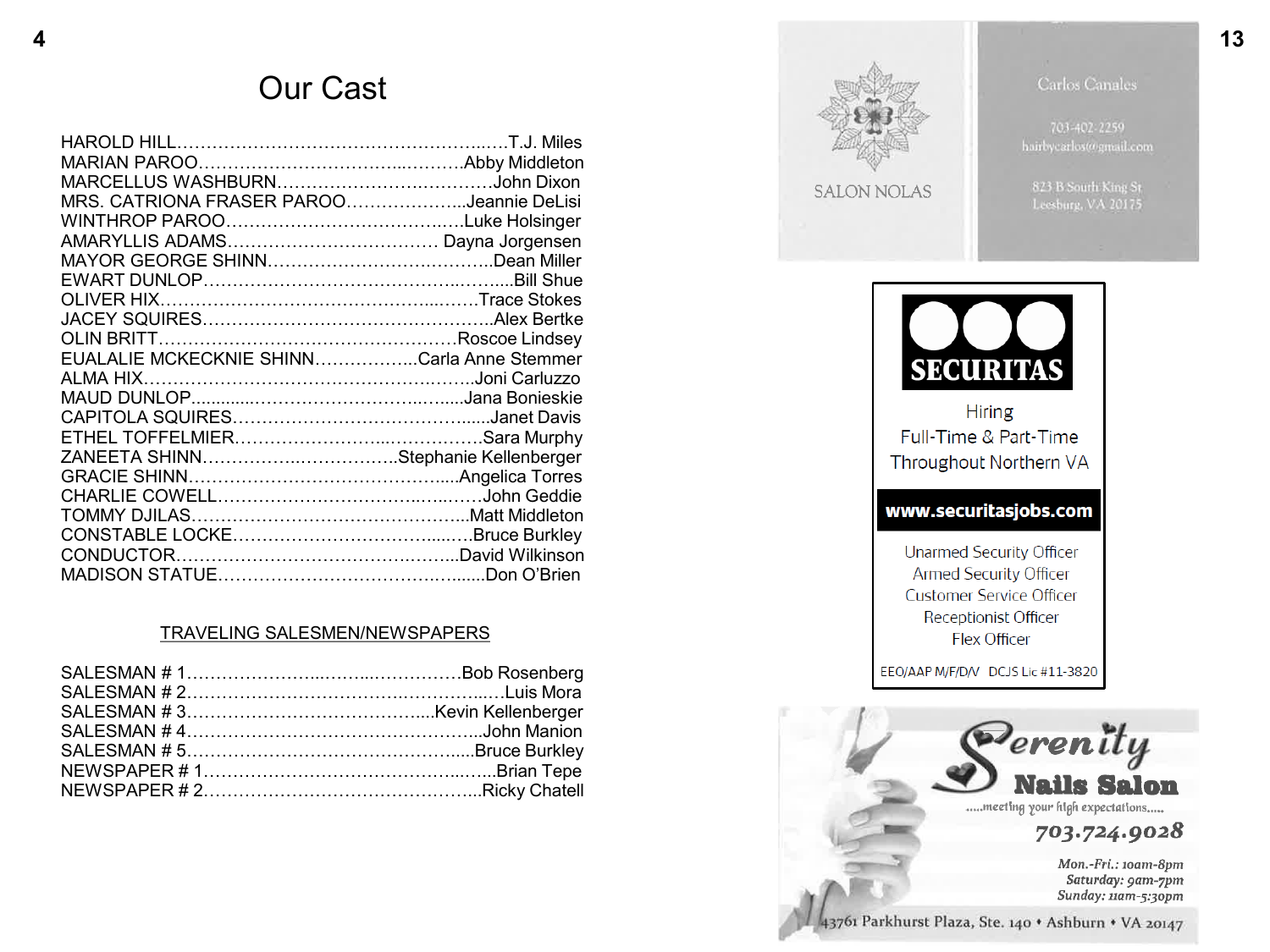

# See The Lights on Broadway<br>With the Sterling Playmakers

*September 16-18, 2016*

### **This weekend package includes...**

Charter bus to and from NYC! 3 days/2 nights in the Hilton Times Square Hotel! Two Broadway shows!\* One after-show talkback with the cast/crew! One dinner (in a nice restaurant!) A visit to the 9/11 Memorial! One round-trip prepaid Metrocard! Free time to tour the city on your own!

*\*One show is A Gentleman's Guide to Love and Murder, a musical comedy hit appropriate for ages 10 and up! The other show will be selected from a list by the vote of those who have signed up to attend by the deadline.*

### **Cost depends on your hotel room choice:**

Quad room: \$880 per person Triple room: \$940 per person Double room: \$1,060 per person Single room: \$1,440 per person

### **Payment may be made in 4 equal payments:**

\$220 Quad/\$235 Triple/ \$265 Double/\$360 Single First payment registers you for the trip and is due **October 1, 2015.** *Other payments due Feb 1, Apr 1, June 1 (2016)*

#### RIVER CITY CITIZENS

| MARGARET ANDERSON (WIFE) Maria March |  |
|--------------------------------------|--|
|                                      |  |
|                                      |  |
|                                      |  |
|                                      |  |
|                                      |  |
|                                      |  |
|                                      |  |
|                                      |  |
|                                      |  |
|                                      |  |
|                                      |  |
|                                      |  |
|                                      |  |

#### BOYS' BAND

#### RIVER CITY TEENAGE GIRLS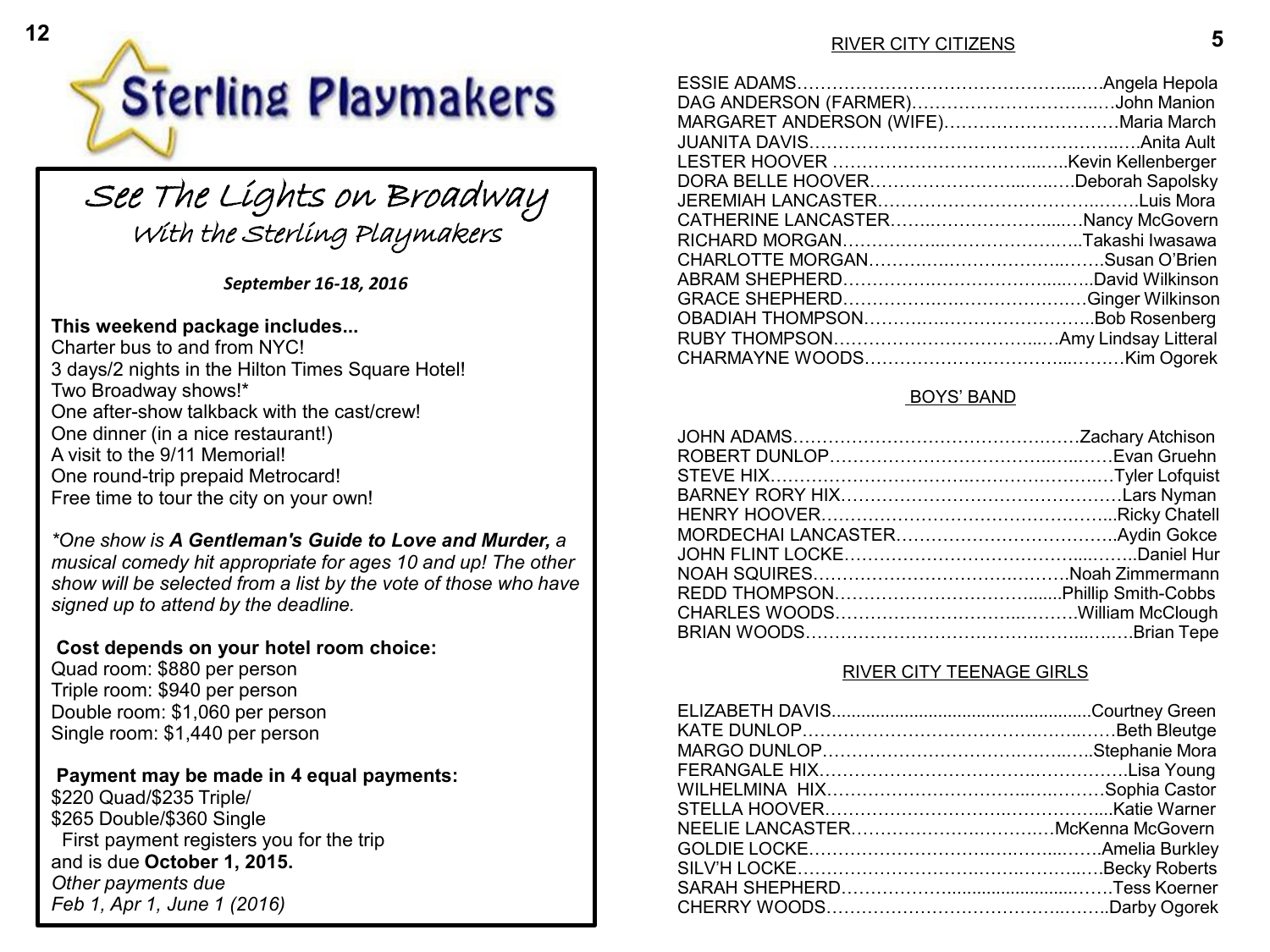#### RIVER CITY CITIZENS (Continued)

#### YOUNG GIRL MAJORETTES

#### FEATURED DANCERS

Amelia Burkley, Ricky Chattell, Daniel Hur, Tyler Lofquist, McKenna McGovern, Becky Roberts, Phillip Smith -Cobbs, Brian Tepe, Katie Warner, Lisa Young

#### UNDERSTUDIES

We sincerely thank John Dixon for standing in for Harold Hill, Susan Kronenberg for standing in for Mrs. Paroo and Brian Tepe for standing in for Salesman #2. Many thanks!

## Our Orchestra

\*\* Pianist for 7/26 performance - Ina Mirtcheva



Your W.N.Y. Headquarters!

All Bills and Sabres Games via Satellite! Frank & Teressa's Original Anchor Bar Wing Sauce! Weber's Mustard! Beef-on-Weck! Molson Canadian! Labatt Blue! Pierogies and Keilbasa! Friday Night Fish Fry!

697 Spring Street www.fb.com/jimnwstavern Herndon, VA 20170  $(703)$  435-JIMS www.jimmystavern.com



#### Mike I Knotts Vice President, Regional Manager

Community Executive 431 East Main Street . Purcellville, VA 20132 540-687-6377 • Direct: 540-687-4852 • Cell: 703-975-6776 Fax: 540-338-6152 · mknotts@middleburgbank.com

NMLS ID: 687784

MEMBER MIDDLEBURG FINANCIAL CORPORATION MEMBER FDIC



Patti L. Yarbrough Client Service Representative III

431 East Main Street . Purcellville, Virginia 20132 540-687-6377 • Direct: 540-687-4851 • Fax: 540-338-6152 pyarbrough@middleburgbank.com

> MEMBER MIDDLEBURG FINANCIAL CORPORATION MEMBER FDIC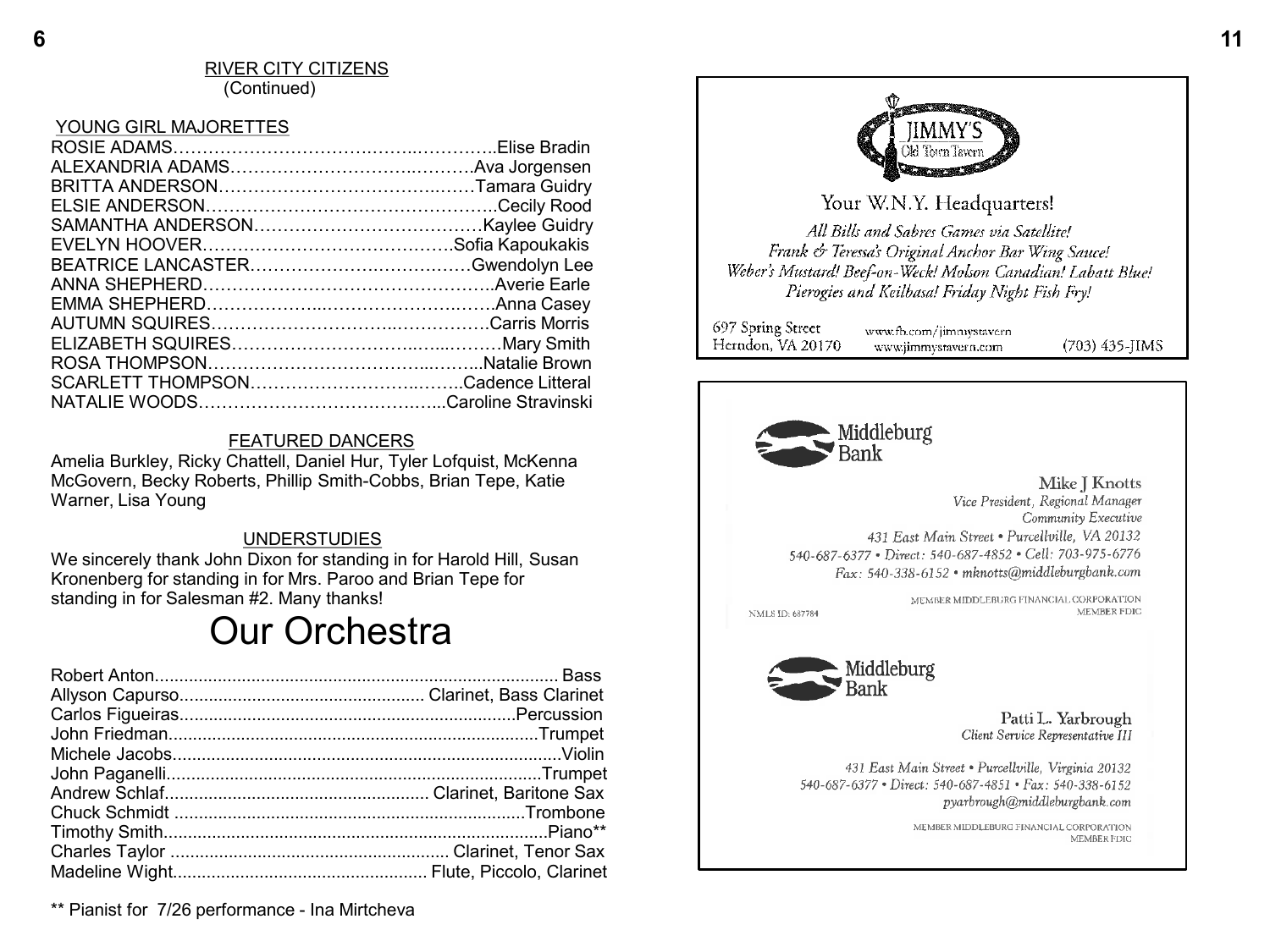## **10 7** Our Production Staff

| Natalie, Atchison, Joe Campanella, Erin Casey, Amanda Holsinger  |
|------------------------------------------------------------------|
|                                                                  |
|                                                                  |
| Assistant Lighting DesignSean Casey, Chris Gray                  |
|                                                                  |
|                                                                  |
|                                                                  |
|                                                                  |
|                                                                  |
| Debbie Swartz, Judy Whelihan                                     |
| Properties ManagersAnnabelle Johnson, Peggy Darr                 |
|                                                                  |
|                                                                  |
| Makeup & Hair StaffNour Bahri, Amanda Holsinger,                 |
| Danielle Holsinger, Giuliana Luna, Jean Smith                    |
|                                                                  |
| Children's SupervisorsTatiana Brown, Paula Earle, Alexis Gruehn, |
| Jenny Holsinger, Tracey Kelly, Andrew Lee, Chase McClough,       |
| Rosa Morales, Bob Stravinski, Genevieve Stravinski               |
|                                                                  |
| Jennifer Parry, Margaret Lin Waagner                             |
|                                                                  |
| Angela Hepola, Jen Lofquist, Don O'Brien                         |
|                                                                  |
|                                                                  |

## Special Thanks

Dr. Elizabeth Noto, Kathleen Fitzpatrick, Chris Tully, Tim Niebergall, Elizabeth Deker, and the staff of Potomac Falls High School

Augustin Martinez, Joseph Guinther, Lawrence Grayson, and the staff of Sterling Middle School

Nick Wilt and the staff of Sterling Community Center

The staff at GAM Graphics and Marketing

Certain costumers were provided by: Costume Holiday House of Fremont, Columbus, Toledo,Ohio

We would like to thank the following individuals for providing our Boys Band with the necessary instruments: Laura Readyoff, Marie Casey, Annette DeMott, Carlos Figueiras, David Gray, Rick Reaves & Loudoun Valley High School Band

*Our sincerest appreciation to the families of our younger cast members, and to everyone we may have missed or who contributed to our show after this program went to print.*